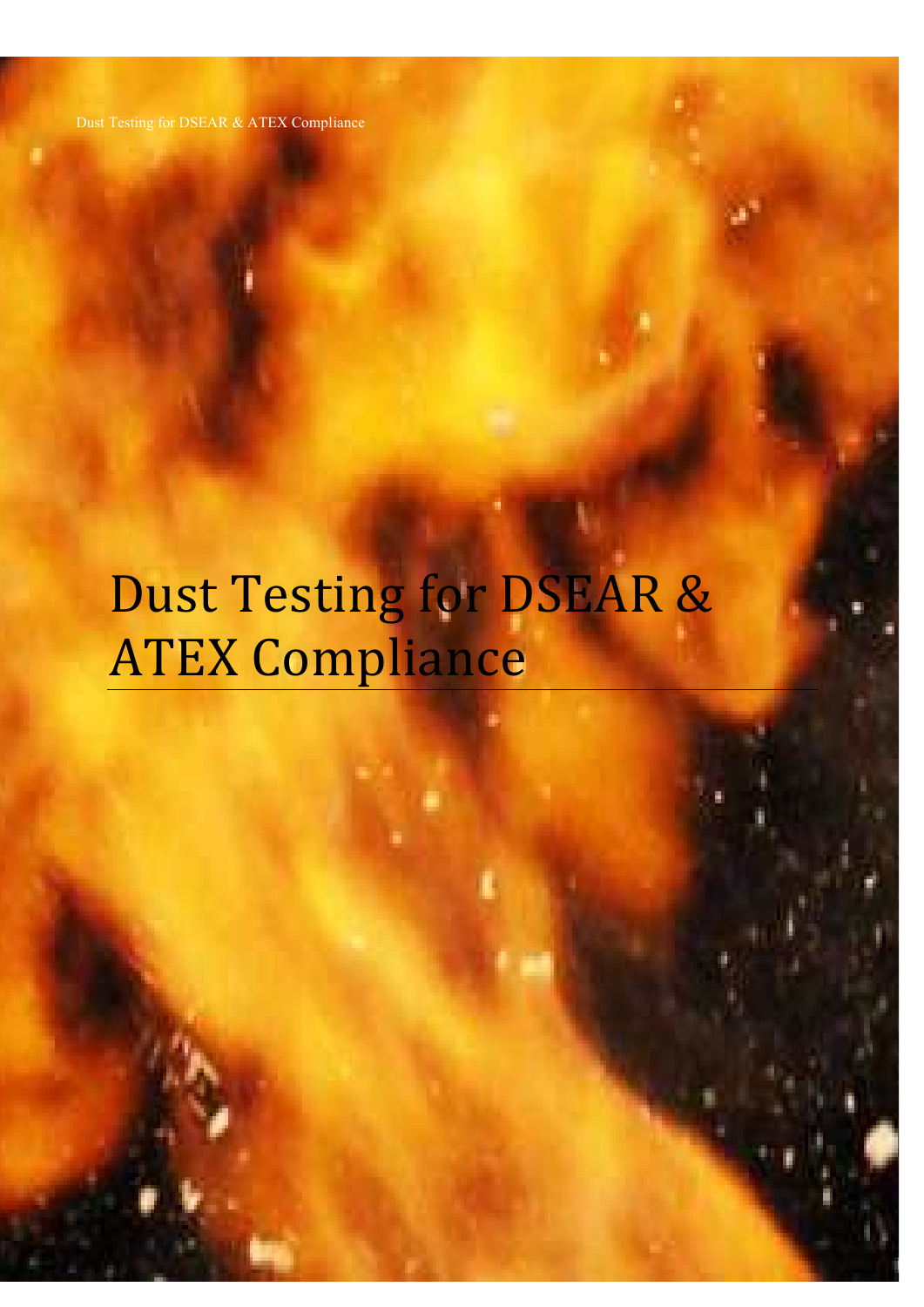# **Foreword**

This document provides an introduction to dust explosions and the importance of assessing the explosive properties of materials to make process plant safe from fire and explosion. It describes the standard laboratory tests and the parameters they measure, enabling plant engineers and system designers to make informed judgement on safety matters such as: what is safety critical information and what is simply 'interesting to know'; whether explosion and ignition information can be reliably taken from published data; is data required for every dust and powder being handled, or can 'worst case' materials be identified?

Dust explosions are fortunately rare occurrences, but they have the potential to kill and legislation under the Health & Safety at Work Act 1974 and the Dangerous Substances and Explosion Atmospheres Regulations 2002 is in place to ensure safety in the workplace.

## **UK Statistics – fire and explosion**

Analysis of dust fires and explosions reported to the Health & Safety Executive over a ten year period show 295 events (being a combination of fire, explosion and fire & explosion incidents) and the results are summarised in Figure 1 below, with 41 explosions resulting in injury or death.



Figure 1 – no. of reported UK incidents Figure 2 – breakdown by industry

Figure 2 shows a breakdown by industry of the explosion incidents. The most common ignition sources identified were mechanical sparking, smouldering dust deposits and frictional heating.

## **What is an explosion?**

An explosion is a freely travelling combustion front and can be thought of as a fast fire. When confined, the combustion front moves at a relatively slow speed (typically 10 metres per second, but strongly material dependent), yet generates a rise in pressure that will travel at the speed of sound (330 metres per second).

Explosions have a characteristic pressure/time relationship with a substantial portion being uniform i.e. a constant rate of pressure rise. When the combustion front reached the vessel walls, it has consumed all the available fuel or oxygen and self-extinguishes, resulting in a maximum pressure attained. Laboratory experiments demonstrate that this pressure, known as the maximum explosion pressure or Pmax, is independent of the vessel volume.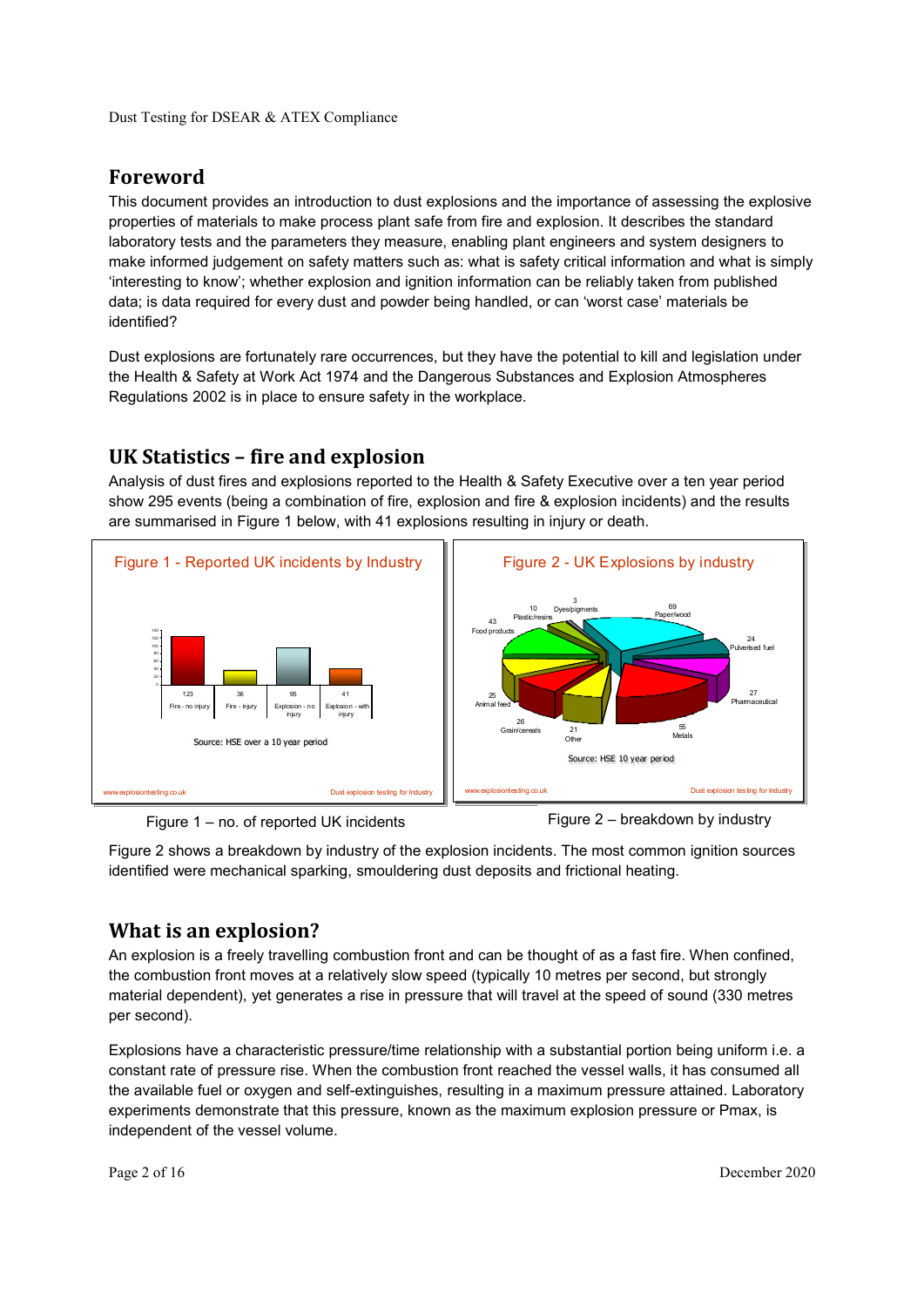Rates of pressure rise are dependant on volume; the larger the volume, the slower the pressure rise. The cube law accurately describes the relations between volume and rate of pressure rise.

 $\sqrt[3]{(volume_{1})} \times pressure\ rise_{1} = \sqrt[3]{volume_{2}} \times pressure\ rise_{2} = K_{ST}\ or\ K_{G}$ 

 $K_{ST}$  = explosion constant for dust  $K_G$  = explosion constant for gas or vapour

A number of conditions must be satisfied simultaneously for a dust explosion to occur:

- 1. the dust must be combustible
- 2. the dust must have a particle size distribution that will propagate flame
- 3. the dust must be in suspension in the atmosphere with sufficient oxygen to sustain combustion
- 4. the dust concentration must be within the explosible range
- 5. there must be present an ignition source of sufficient energy to initiate the explosion

## **Terminology**

Dust explosions may be classified as being either primary or secondary in nature. Primary dust explosions occur inside process plant or similar enclosures and are generally controlled by pressure relief through purpose-built ducting to atmosphere. Secondary dust explosions are the result of dust accumulation inside the factory being disturbed and ignited by the primary explosion, resulting in a much more dangerous uncontrolled explosion inside the workplace.

Historically, fatalities from dust explosions have largely been the result of secondary dust explosions. The two photographs below show the aftermath of a large secondary dust explosion that occurred at Imperial Sugar, Georgia on February 8<sup>th</sup>, 2008, killing 14 and injuring 36.

The official investigation into the incident by the US Chemical Safety Board can be downloaded from the CSB website www.csb.gov.



Secondary explosions may be avoided by good housekeeping and appropriate process control, stopping dust from leaking, implementing good cleaning regimes and keeping the factory clear of dust.

There is debate about how thick a layer of dust is needed to support a secondary explosion, but a simple test is to walk through it – leaving footprints is an indication of secondary explosion hazard. Accumulations of dust on ledges, tops of bins etc. should not be tolerated.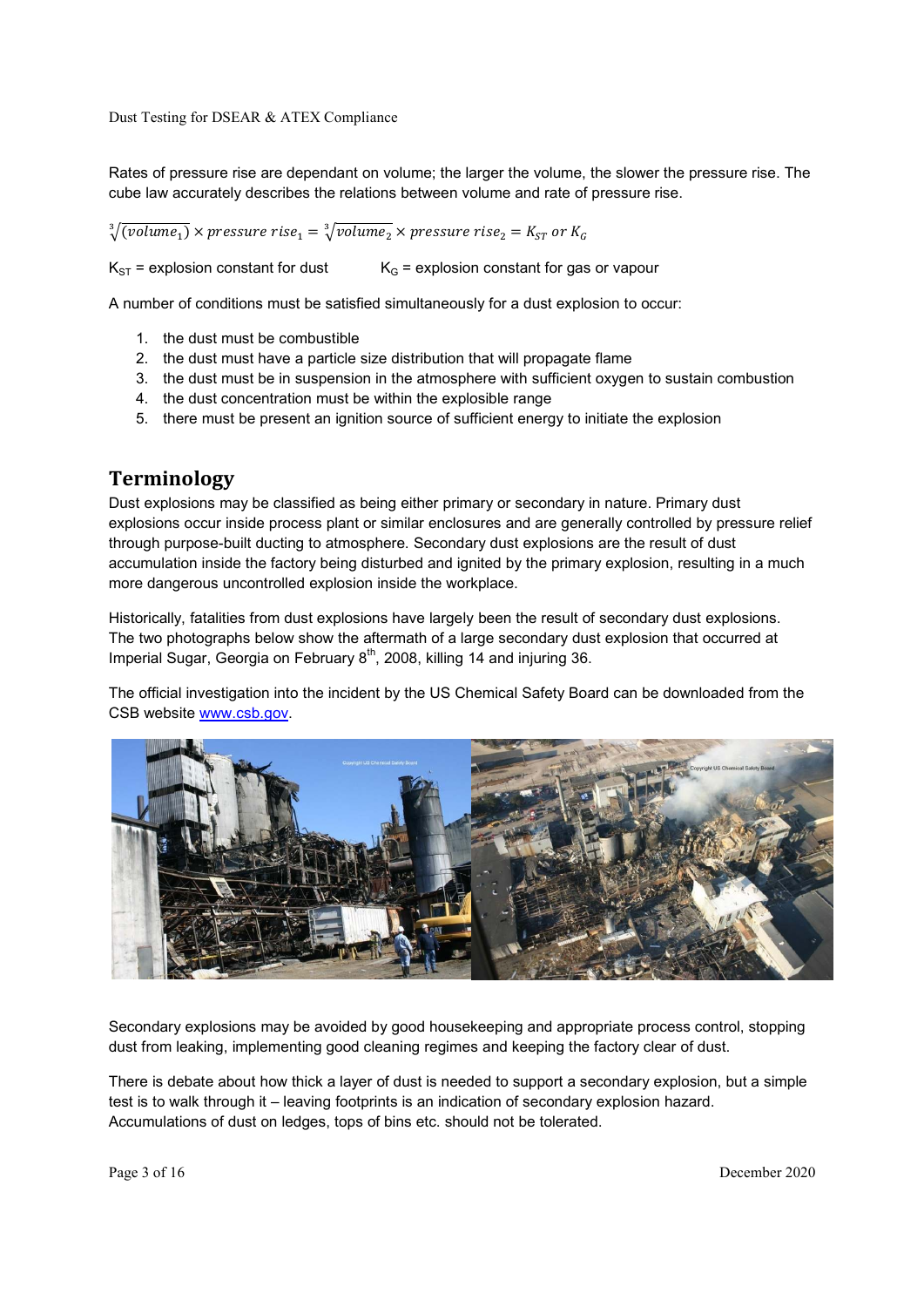

## **Laboratory Tests**

A number of laboratory tests have been developed and refined over many years to characterize the explosion and ignition potential of dusts. The tests described here are designed to simulate plant operation under 'worst case' conditions that will provide a single value for the test material that can be applied across a wide range of plant processes and equipment. For example, the 20 litre sphere test apparatus induces a dust turbulence that is similar to that found inside a hammermill. Conditions inside (say) a hopper will be considerably less onerous, but the lower explosibility is simply absorbed as additional safety margin to simplify the testing procedure. Occasionally, plant conditions may exceed that induced in the standard test and a more strenuous test may be required, as in the case of a jet mill micronizer or a contained explosion forcing jet flame ignition into an adjoining vessel. Under these circumstances, seeking specialist advice is recommended.

Test standards are continually under development and it is recommended that testing is undertaken to the latest applicable EN standard wherever possible.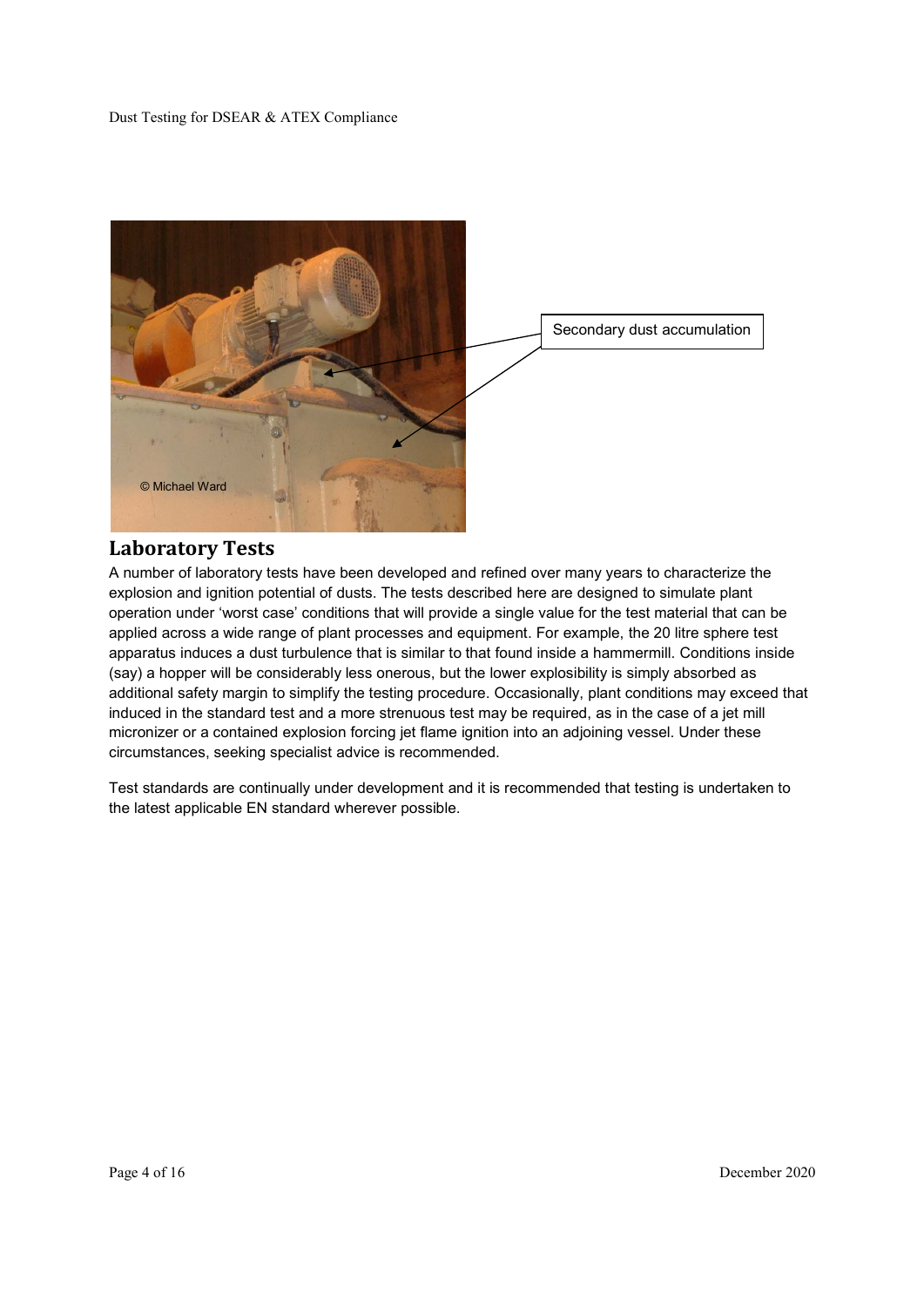## **The Classification Test**

The classification test provides a qualitative assessment of whether or not a suspended dust is capable of initiating and sustaining an explosion in the presence of 4 different sources of ignition; 10kV electric spark, hot coil, 1000<sup>o</sup>C hot surface and low energy chemical igniter. If any single test produces flame that propagates away from the source of ignition (or explosion pressure in the case of the chemical igniter), the test is ended and the sample is classified as a combustible dust – i.e. explosible.

The test follows EN ISO/IEC 80079-20-2 Explosive atmospheres, material characteristics and combustible dusts test methods.

A combustible dust – also known as Group A – the material can form an explosive dust atmosphere.

A non-combustible dust – also known as Group B – the material cannot form an explosive dust atmosphere.

#### *Sample preparation*

The dust is usually tested as received, but if this not possible then it may be necessary to condition or alter the sample for testing. This may include grinding and/or sieving, drying and humidifying.

#### *Test method*

The logic table below shows the test sequence.

- 1) Test in Hartmann tube with spark. Ignition? No step 2. Yes step 6.
- 2) Test in Hartmann tube with hot coil.  $I$ gnition? No step 3. Yes step 6.
- 3) Sufficient material for 20l sphere test? No step 4. Yes step 5.
- 4) Test in GG furnace at 1000°C. Ignition? No step 7. Yes step 8.
- 

- 
- 
- 
- 5) Test in 20 I sphere with  $2 \times 1000$ J igniters. Pressure  $\ge 0.3$  bar? No step 7. Yes step 6.
- 6) The material is a combustible dust or flying and can form an explosive dust atmosphere.
- 7) The material is not a combustible dust and cannot form an explosive dust atmosphere.
- 8) Consider that the material is a combustible dust and can form an explosive atmosphere, unless otherwise verified in the 20l sphere.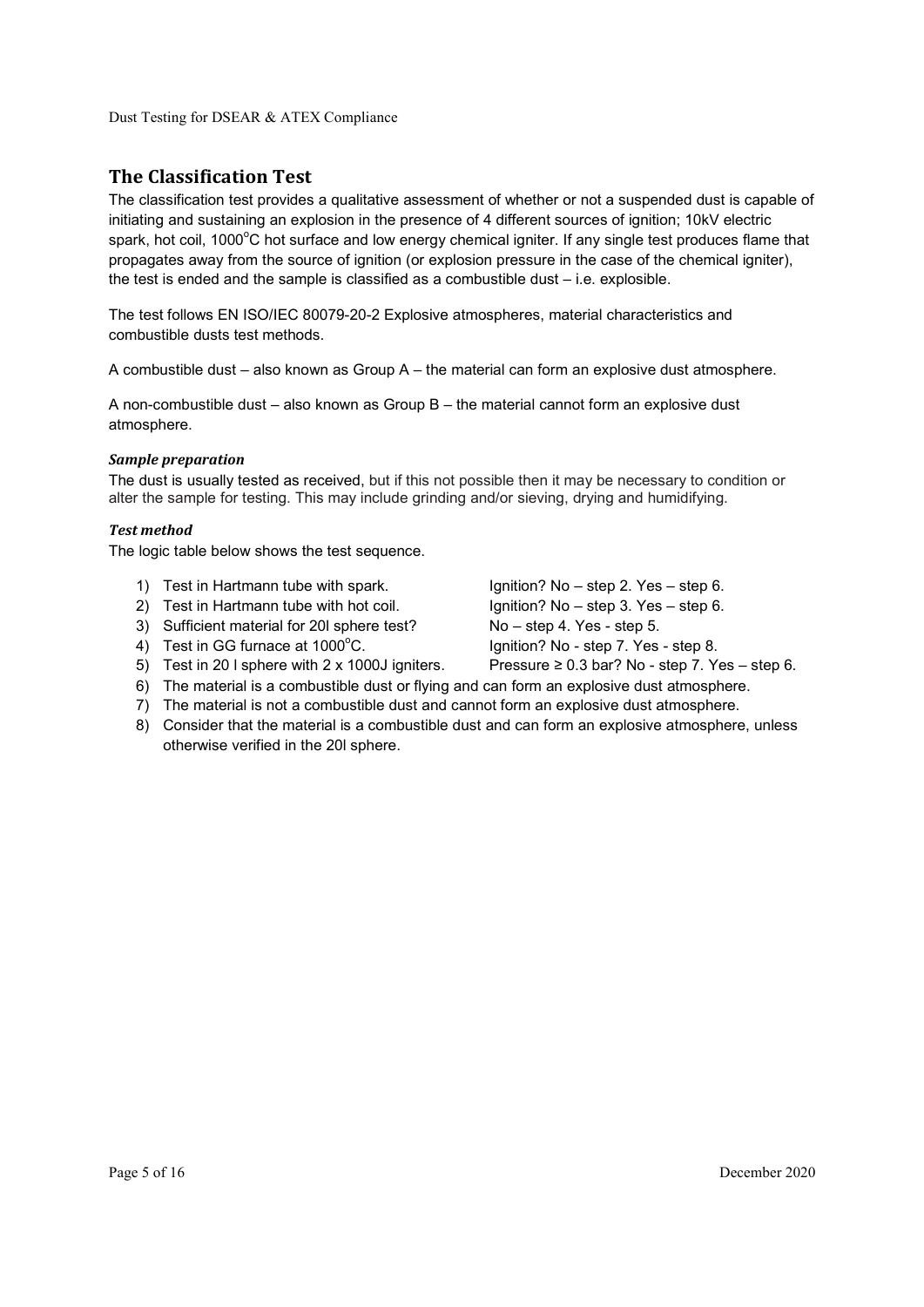## **Minimum Ignition Temperature Test**

The minimum ignition temperature (MIT) is the lowest temperature of a hot surface that will cause a dust cloud to ignite and propagate flame. The test follows EN ISO/IEC 80079-20-2.

#### *Sample preparation*

The sample is prepared to be homogeneous and should generally be sub 63 micron.

#### *Test method*

Approximately 0.1 g of dust is placed in a dust holder at the top of a temperature controlled furnace with an open bottom. The dust is dispersed by compressed air downwards past the hot surface of the furnace to see if ignition occurs and flames are produced below. If the dust does not ignite, the furnace temperature is increased and the test repeated until ignition of the dust occurs or a maximum temperature of 800 $^{\circ}$ C is reached.

Once ignition has been established, the mass of the dust sample and injection pressure are varied to find the most vigorous flame discharge. The temperature of the furnace is then reduced incrementally until flame propagation is no longer observed. At this temperature, the dust mass and injection pressure are varied to confirm that no ignition is found over ten consecutive tests.

#### *Test criterion*

The minimum ignition temperature (MIT) is the lowest temperature of the furnace at which flame is observed minus 20 °C for furnace temperatures over 300 °C or minus 10 °C for furnace temperatures under 300 °C.

For items of plant such as driers, the internal temperature is generally limited to two thirds of the minimum ignition temperature when measured in degrees Centigrade. For example, a dust with a minimum ignition temperature of 450 <sup>o</sup>C would require a maximum operating temperature in the drying process of  $300^{\circ}$ C.

| Example MIT test results |                          |  |
|--------------------------|--------------------------|--|
| Sample                   | Minimum ignition         |  |
|                          | temperature              |  |
| Grain dust               | 490 °C                   |  |
| Coal dust                | no ignition up to 850 °C |  |
| Flour                    | $400^{\circ}$ C          |  |
| Sugar                    | $480^{\circ}$ C          |  |
| Aluminium                | $650^{\circ}$ C          |  |
| dust                     |                          |  |
| Sewage                   | $430^{\circ}$ C          |  |
| sludge                   |                          |  |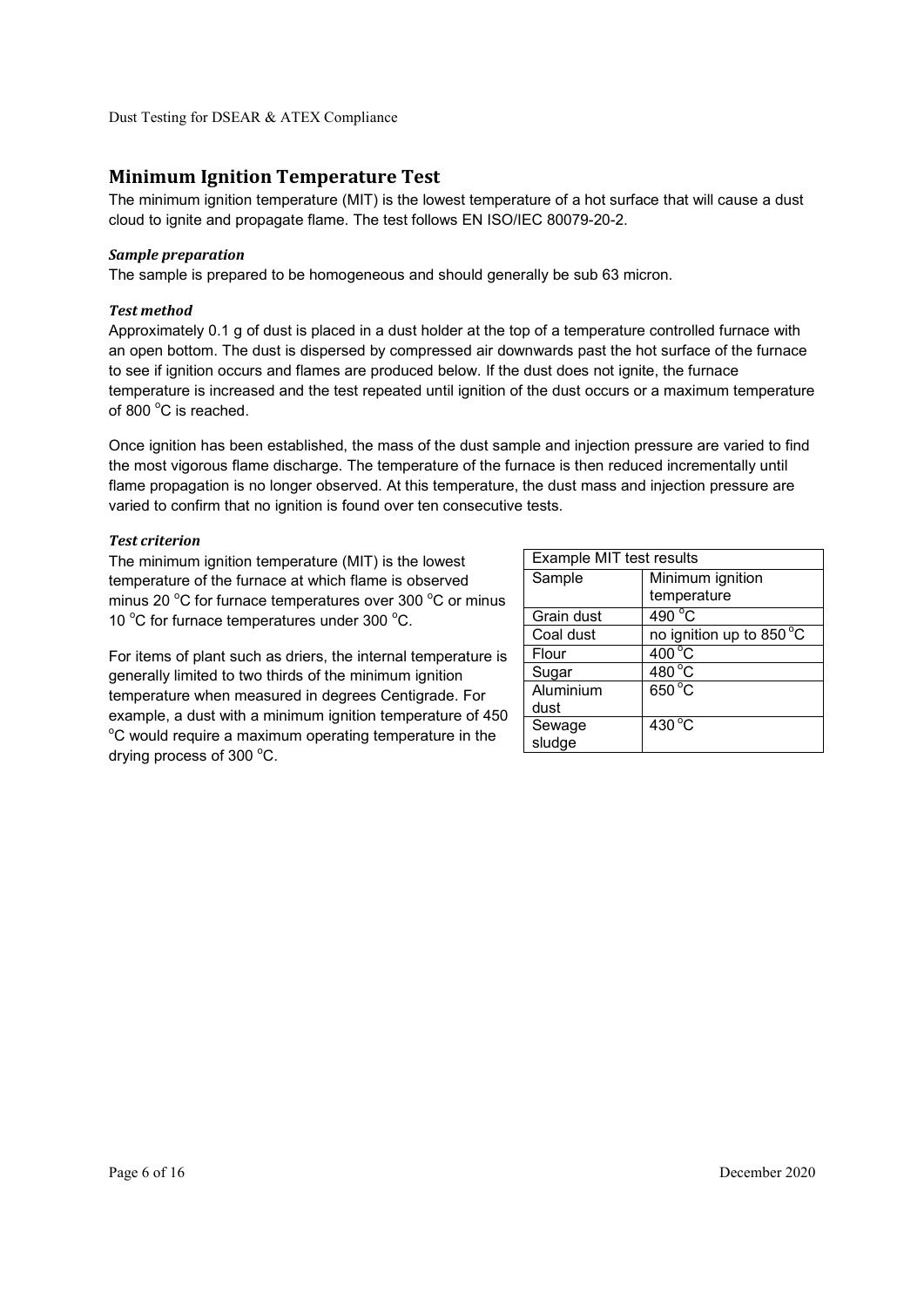## **Layer Ignition Temperature Test**

The layer ignition temperature (LIT) test determines the lowest temperature at which a layer of dust of specific thickness, usually 5mm, ignites on a heated surface. Layer ignition temperatures are generally much lower than dust cloud ignition temperatures (MIT). It is an important test for industrial premises where heat generating equipment is present - such as electric motors or light fittings - as it evaluates the maximum permissible surface temperature to prevent fires and smouldering material.

The test is carried out according to EN ISO/IEC 80079-20-2.

#### *Sample preparation*

The sample is prepared so as to be homogeneous and representative of the material handled on plant. The dust sample will generally be tested 'as received', although sieving to sub 200 μm may be carried out to remove large particles.

#### *Test method*

A layer of known thickness is created by filling a 100mm diameter ring placed on the hotplate apparatus, levelling with a straight edge and removing any excess. A thermocouple positioned on top of the layer monitors the dust temperature during the test and the temperature is continuously recorded using data logging equipment.

The ambient temperature is also measured locally to the apparatus and must be within the range 15  $\degree$ C to  $35^{\circ}$ C.

#### *Test criterion*

Tests are repeated with fresh layers of dust until a minimum ignition temperature has been found. This is the lowest temperature, rounded down to the nearest integral multiple of 10  $^{\circ}$ C, at which ignition occurs in a layer of given thickness. The highest value at which ignition does not occur is also recorded. The latter temperature must be no more than 10  $^{\circ}$ C lower than the minimum ignition temperature recorded and is confirmed by at least three tests.

Ignition is considered to have occurred if:

- 1. visible glowing or flaming is observed; or
- 2. a temperature of  $450^{\circ}$ C is measured; or
- 3. a temperature rise of 250 K above the temperature of the heated plate, is measured.

Any thickness of dust layer may be investigated, but 5 mm is generally regarded as representing the thickest layer of dust likely in a factory having fully enclosed plant and process operations allied to a good standard of housekeeping. Where there is the possibility that dust layers in excess of 5 mm may be formed, the maximum permissible surface temperature must be reduced.

By limiting the temperature of any surface to below the layer ignition temperature (LIT) - usually with a 75 <sup>o</sup>C safety margin - fires caused by hot surfaces may be avoided.

NOTE: Some materials exhibit more than one stage of self-heating, and it may sometimes be necessary to prolong the test in order to fully explore this possibility. With organic dusts, combustion will usually take the form of charring followed by the appearance of smouldering with glowing which will progress through the layer and leave a residue of ash. With dust layers composed of certain divided metals, ignition may be characterised by the relatively sudden appearance of highly incandescent smouldering combustion progressing rapidly through the layer.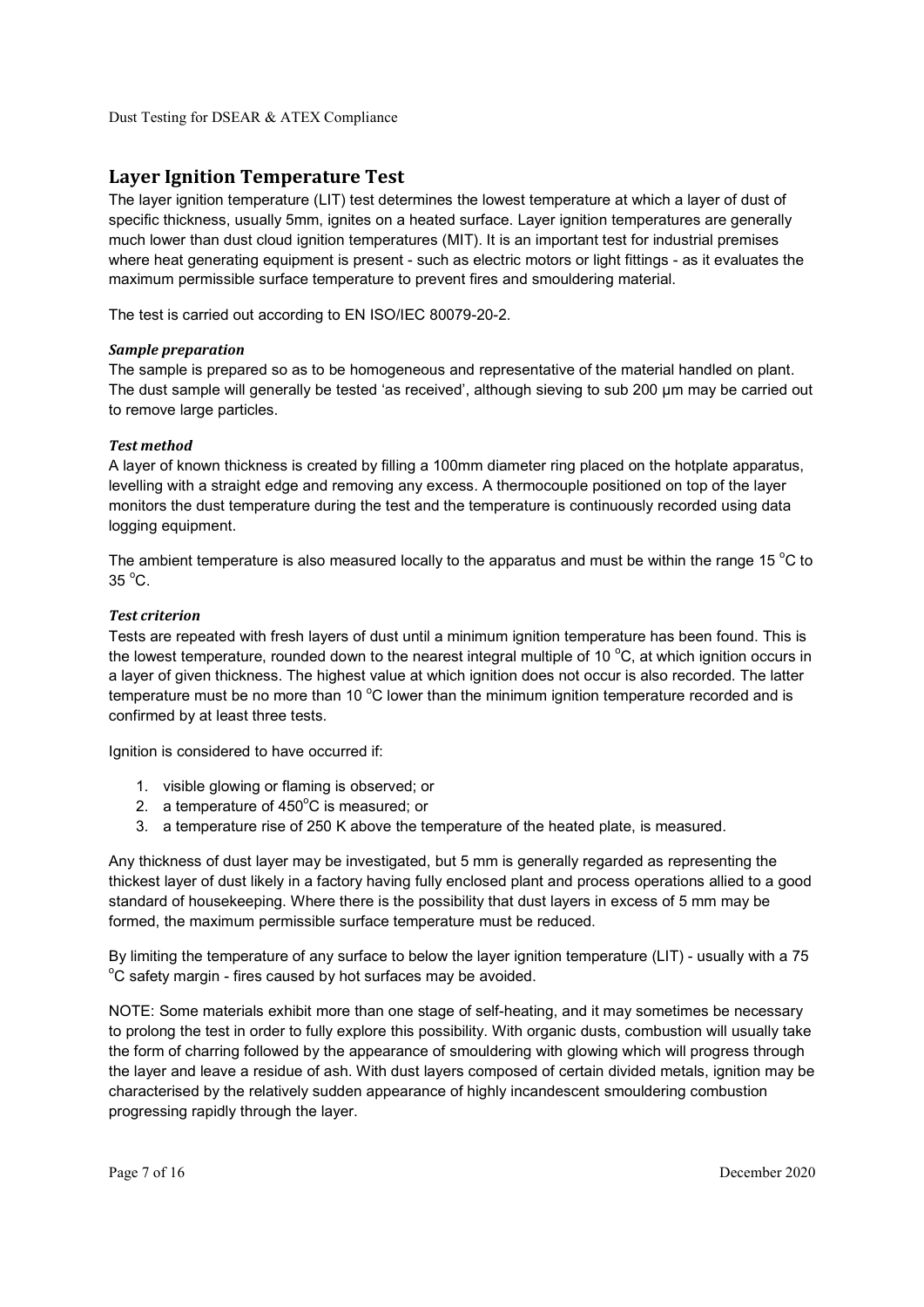



Typical 5 mm layer ignition temperature test trace for sewage sludge, showing ignition on a hot surface at 260°C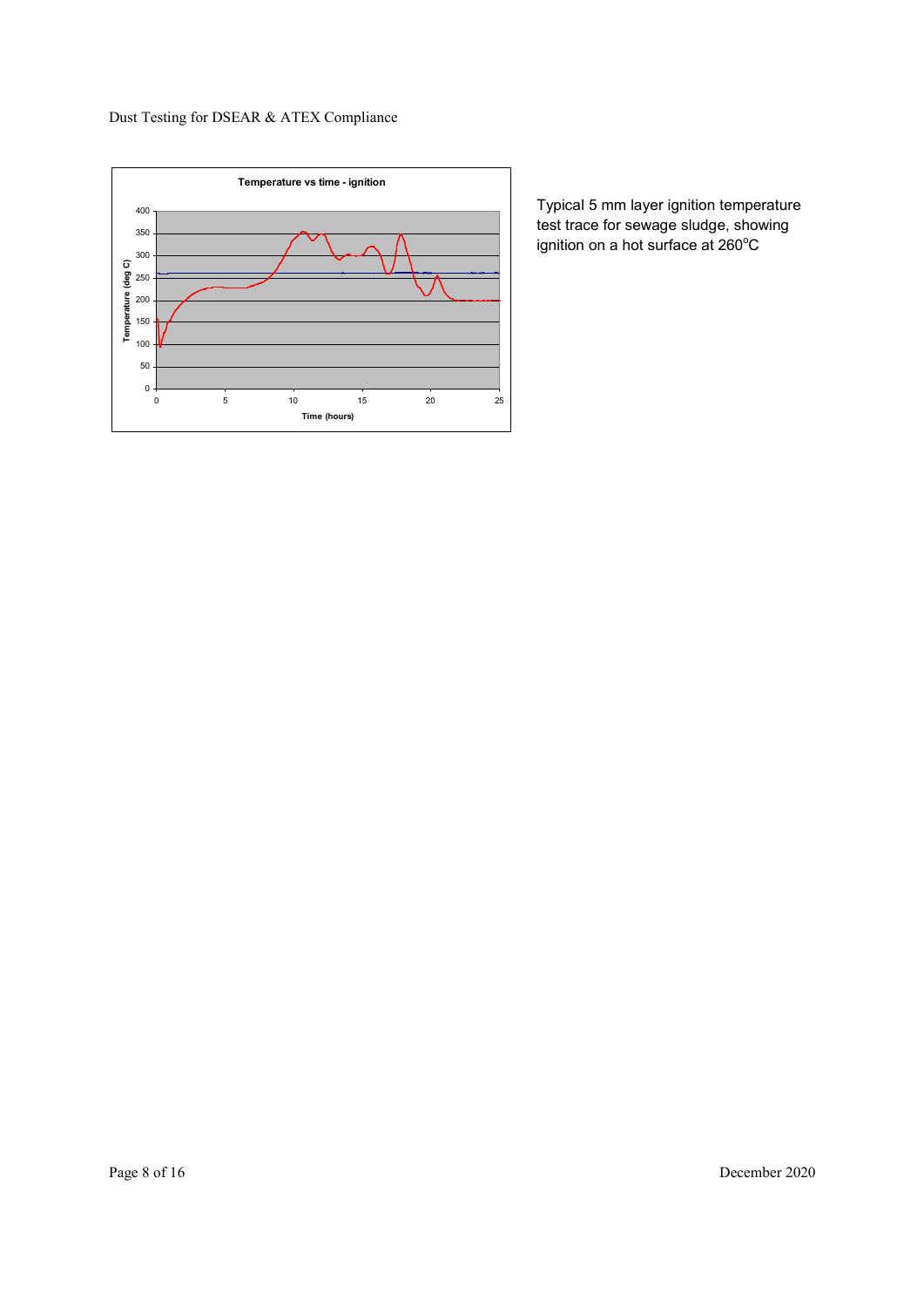## **Lower Explosion Limit Test**

The lower explosion limit (LEL) - also known as the minimum explosion concentration - is the lowest concentration of dust cloud that will allow combustion. The lower explosion limit decreases with decreasing particle size and decreasing moisture content. Therefore the particle size distribution and moisture content are determined for the sample as tested and stated in the test report.

The test following EN 14034-3:2006 (determination of the lower explosion limit LEL of dust clouds) is carried out in the 20 litre sphere apparatus.

#### *Test method*

10 g of dust is placed in the dust container and the explosion chamber is evacuated to 0.4 bar. An automatic test sequence is initiated to pressurise the dust container to 20 bar and activate the two chemical igniters, each having an energy of 1 kJ, 60 msec after the dust has been dispersed.



A test series is undertaken with a systematic decrease of the dust concentration until no ignition of the dust / air mixture is observed. After each test, the explosion vessel is cleaned to remove any dust remaining from the previous test.

#### *Test criterion*

An ignition is deemed to have occurred if the maximum explosion pressure is at or above 0.5 bar.

The final test is repeated to ensure no ignition is found in three consecutive tests and confirm the lower explosion limit has been reached.

Knowledge of the lower explosion limit may be used as evidence of explosion prevention in areas where the concentration of dust can be reliably controlled. The test is also helpful in determining where hazardous area zones exist for dust (zone 20, zone 21 & zone 22) under ATEX or DSEAR legislation.

| Example test results |                 |  |
|----------------------|-----------------|--|
| Dust sample          | LEL $(gm^{-3})$ |  |
| Grain dust           | 125             |  |
| Coal dust            | 30              |  |
| Wheat flour          | 60              |  |
| Sugar                | 125             |  |
| Aluminium dust       | 100             |  |
| Sewage sludge        | 250             |  |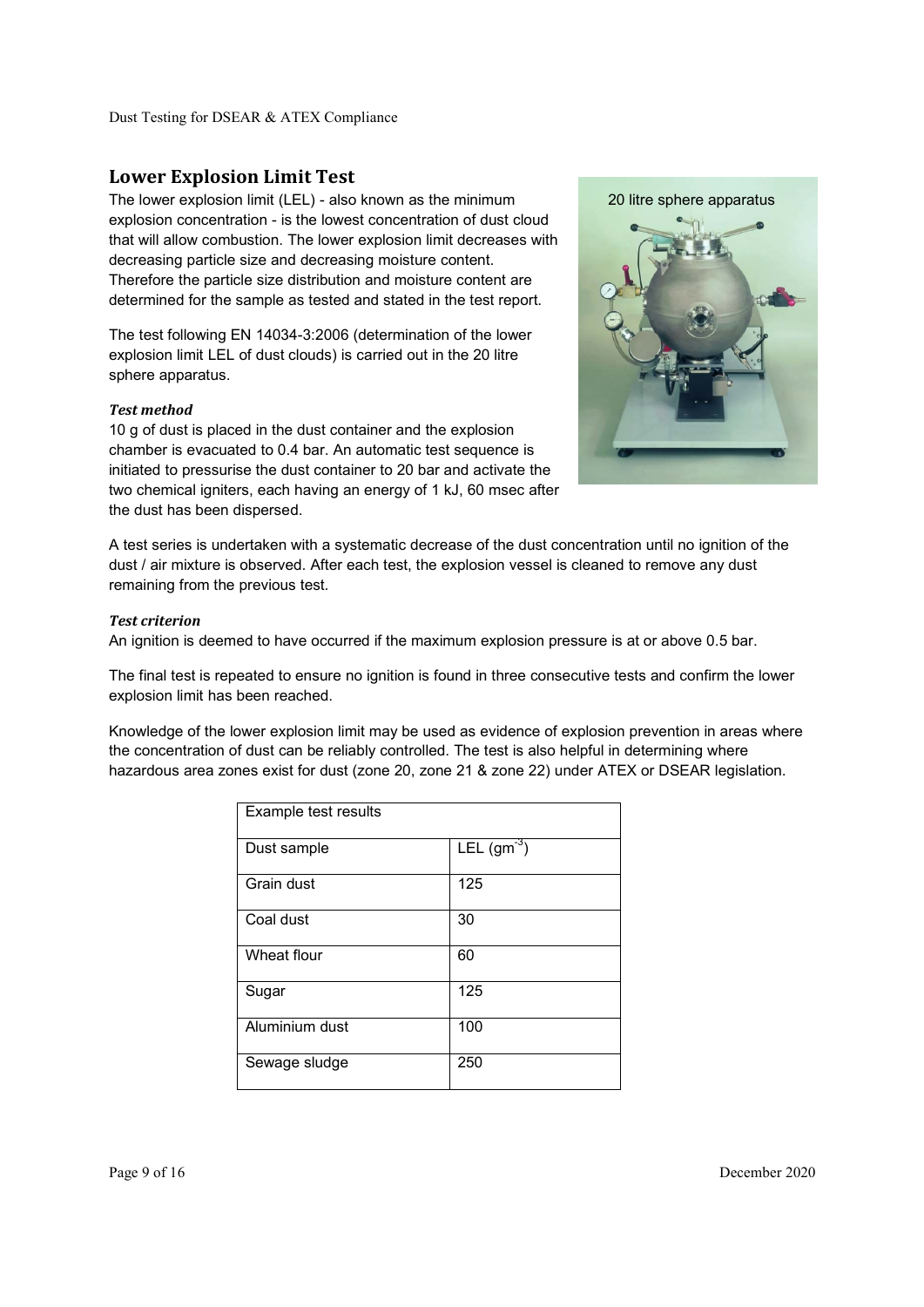## **Minimum Ignition Energy Test**

The minimum ignition energy (MIE) test measures the ease of ignition of a dust cloud by electrical and electrostatic discharges. The test is carried out according to EN ISO/IEC 80079-20-2.

Ignition energy is influenced by a considerable number of factors, the most important being; median particle size, dust moisture content, dust cloud turbulence and dust concentration. Inductance in the spark generation circuit may also have an effect as protracted sparks (i.e. with inductance) are generally more incendive than purely capacitive discharges. Investigation of MIE for electrostatic discharges is carried out with no inductance in the spark generating circuit.

#### *Sample preparation*

Where the particle sizes of the material in the plant are not known, tests are carried out on a sieved fraction below 63 micron.

#### *Test method*

The MIKE3 apparatus consists of a borosilicate tube placed over a dispersion cup and fitted with two electrodes. The electrodes are connected to a circuit that produces an electrical spark of known energy.

A weighed sample of dust is placed in the dispersion cup, which is blown up through the tube with compressed air past the ignition source. If flame propagation is observed, the energy of the spark is reduced until no flame propagation is seen for 10 consecutive tests. At that spark energy, a range of dust sample weights and ignition time delays are tried to thoroughly investigate potential dust explosion conditions.



#### *Test criterion*

The test result is stated as an energy range, indicating that ignition took place at the higher value and no ignition took place at the

lower value. The MIE is a measure of how sensitive an explosible dust is to electrical spark ignition. It gives guidance on whether ignition by electrostatic discharge from plant personnel or process conditions is likely to occur in practice.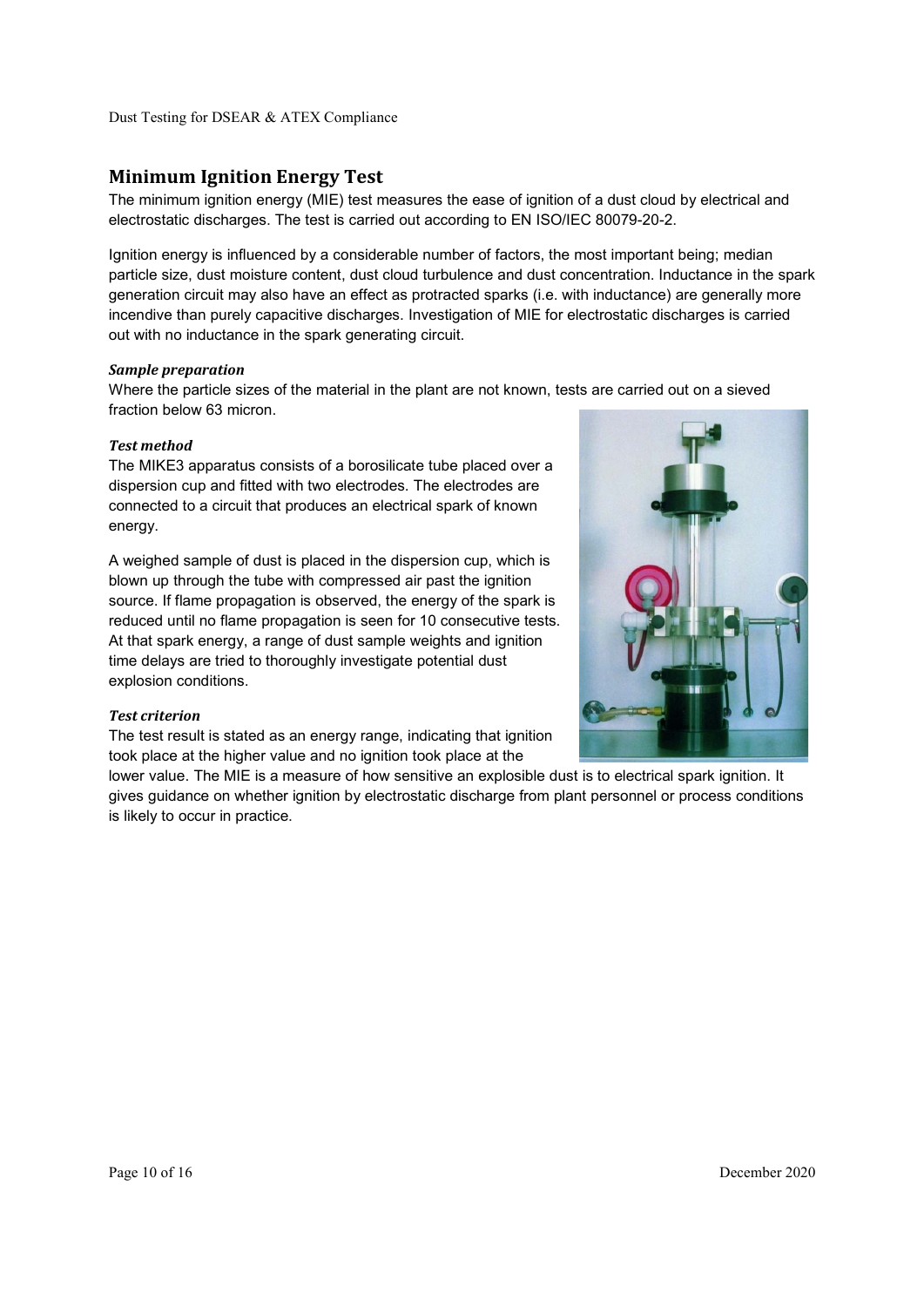## **Limiting Oxygen Concentration Test**

The limiting oxygen concentration (LOC) is the highest concentration of oxygen that prevents a dust explosion taking place. The test is mandatory if inerting is to be used as a method of dust explosion prevention under ATEX or DSEAR.

The test is carried out according to BS EN 14034-4:2004 (Determination of the limiting oxygen concentration LOC of dust clouds).

#### *Test method*

The test is carried out in the 20 litre sphere apparatus. 5 g of dust is placed in the dust container and the explosion chamber is filled with a known concentration of oxygen in nitrogen. An automatic test sequence is initiated to pressurise the dust container to 20 bar and activate the ignition source 60 msec after the dust has been dispersed. Once ignition is achieved at a known oxygen concentration, the level of oxygen is reduced until a point is reached at which no ignition occurs. At an oxygen level 1 % above the minimum found, the quantity of dust injected is adjusted to find the most explosible concentration in a reduced oxygen atmosphere (which is generally at lower dust concentrations than at normal atmospheric conditions). Subsequent tests are carried out with this mass of dust, and the oxygen concentration is gradually reduced until no ignition is found in three consecutive tests.

#### *Test criterion*

An ignition is deemed to have occurred if the maximum explosion pressure is at or above 0.5 bar. Test work is normally undertaken with nitrogen, but it is important to test with the appropriate inert gas in use on plant. Substantially different results are obtained with different inert gases e.g. steam, nitrogen, carbon dioxide.

In practical applications, it is usual to include a safety margin when applying the test results to plant design. The safety margin should reflect the size of the plant and its control system for rectifying oxygen increases, plus the level of oxygen monitoring installed, the sensor accuracy and response time.

| Example test results |                     |
|----------------------|---------------------|
| Sample               | LOC (%) in nitrogen |
| Coal dust            | 14                  |
| Sewage sludge        | 11                  |
| Aluminium dust       | 5                   |
| Maize starch         |                     |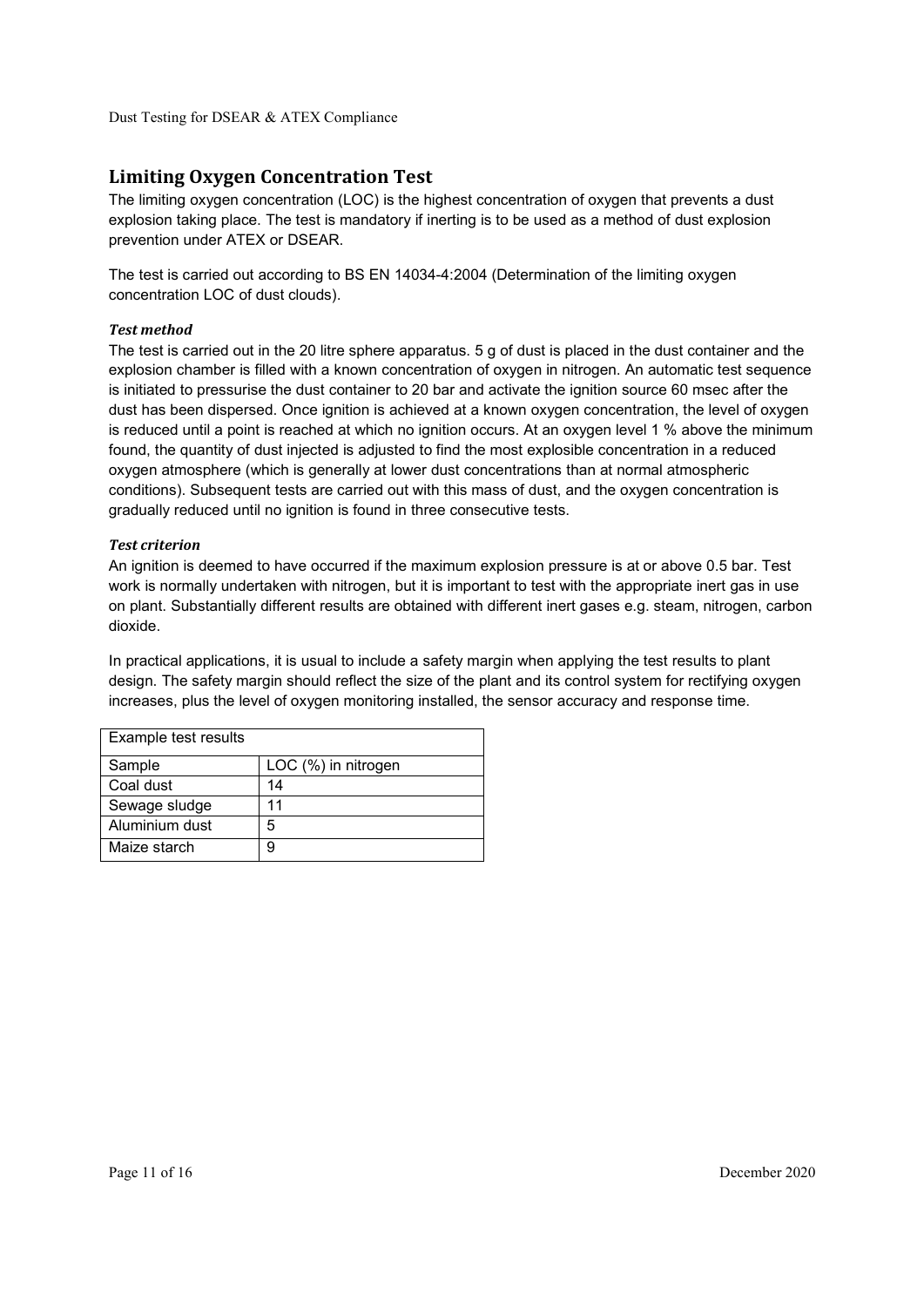## **Explosion Indices Test (Kst & Pmax)**

 $K_{st}$  and  $P_{max}$  are explosive properties measured in the laboratory to quantify the severity of a dust explosion. The explosion indices test follows EN 14034-1:2004 (determination of the maximum explosion pressure Pmax of dust clouds) and EN 14034-2:2006 (determination of the maximum rate of explosion pressure rise of dust clouds  $K_{st}$ ).

#### *Test method*

The tests are carried out in a 20 litre sphere apparatus which reproduces a high state of turbulence to simulate worst case process plant conditions.

A weighed quantity of dust is placed into the dust container. The main explosion chamber is then evacuated to 0.4 bar absolute. An automatic test sequence is initiated to pressurise the dust container to 20 bar gauge, and then the fast acting valve on the dust container outlet is opened to allow material into the explosion chamber.

The rebound nozzle ensures an even distribution of dust within the explosion chamber and the control system activates two 5 KJ chemical igniters at the centre of the sphere 60 ms after the dust has been dispersed.

Explosion pressures are measured for a range of dust concentrations using piezo-electric pressure transducers. The tests are carried out over three series to ensure a thorough investigation of the explosion properties. From the tests, the arithmetic mean of the maximum values (both maximum pressure and maximum rate of pressure rise) is obtained.

The K<sub>st</sub> value is calculated as the equivalent pressure in a 1 m<sup>3</sup> sphere from the cube law (K<sub>st</sub> = cube root of volume x explosion pressure rise), as previously described.

#### *ST class*

The ST class is based on the  $K_{st}$  value as follows:

| ST class        | $K_{st}$ (bar m/sec) |
|-----------------|----------------------|
| ST 0            |                      |
| ST <sub>1</sub> | < 200                |
| ST <sub>2</sub> | Between 200 & 300    |
| ST <sub>3</sub> | >300                 |

 $P_{max}$  &  $K_{st}$  data is used to design explosion protection systems, typically explosion venting & explosion suppression.

| Example test results |                         |                    |          |
|----------------------|-------------------------|--------------------|----------|
| Sample               | $K_{st}$<br>(bar m/sec) | $P_{max}$<br>(bar) | ST class |
| Grain dust           | 89                      | 9.3                |          |
| Coal dust            | 85                      | 6.4                |          |
| Flour                | 63                      | 9.7                |          |
| Sugar                | 138                     | 8.5                |          |
| Wood dust            | 224                     | 10.3               | 2        |
| Aluminium dust       | 515                     | 11.2               | 3        |
| Sewage sludge        | 102                     | 8.1                |          |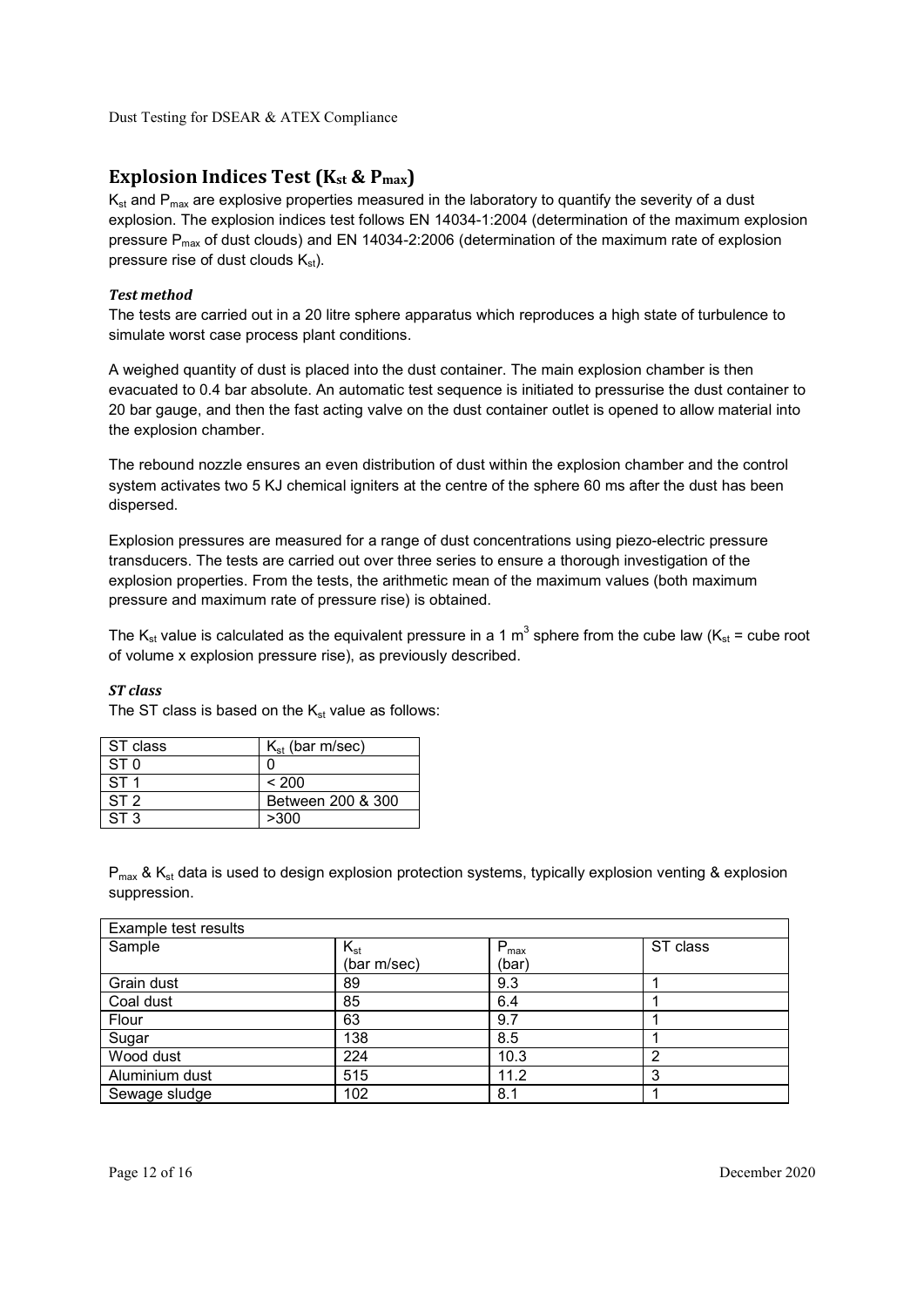## **Self-heating Materials**

Many materials exhibit self-heating where biological and/or chemical reactions (usually oxidation) take place at an imperceptibly slow rate at room temperature. However, the rate of reaction increases rapidly with temperature and given the right storage conditions may lead to spontaneous combustion. The prediction of situations where spontaneous fires may occur and the identification of simple precautions to prevent such fires are essential to manage the risk effectively.

A simple screening test is used to identify materials with self-heating or exothermic decomposition properties.

#### *Test method*

The test is carried out in a mechanically ventilated oven with an inner chamber of sufficient size to accommodate the test piece and allow free air circulation around it. A cubical wire mesh basket measuring 100 mm on each edge is filled with the material under test and a 0.5 mm stainless steel sheathed chromel/alumel thermocouple is inserted into the centre of the sample to monitor the central temperature. The filled cube is then suspended in the oven together with a second thermocouple to register oven temperature and both are connected to a data logger so that any tendency for self-heating can be observed and recorded.

For the screening test, the temperature of the oven is set to increase at a rate of 0.5 <sup>o</sup>C per minute from room temperature up to a maximum of 400 $\degree$ C for approximately 24 hours. The central thermocouple will detect any exothermic reaction where the temperature increases independently of the oven temperature. The onset of exotherm may be measured by determining the temperature at which the central temperature exceeds the oven temperature (crossing point) and by this method comparisons can be made between different materials under test.



#### *Test criterion*

If the central temperature of the sample tracks the oven temperature for the whole of the test duration (24 hours), the material may be said to exhibit no propensity for self-heating over the time and temperature ranges investigated.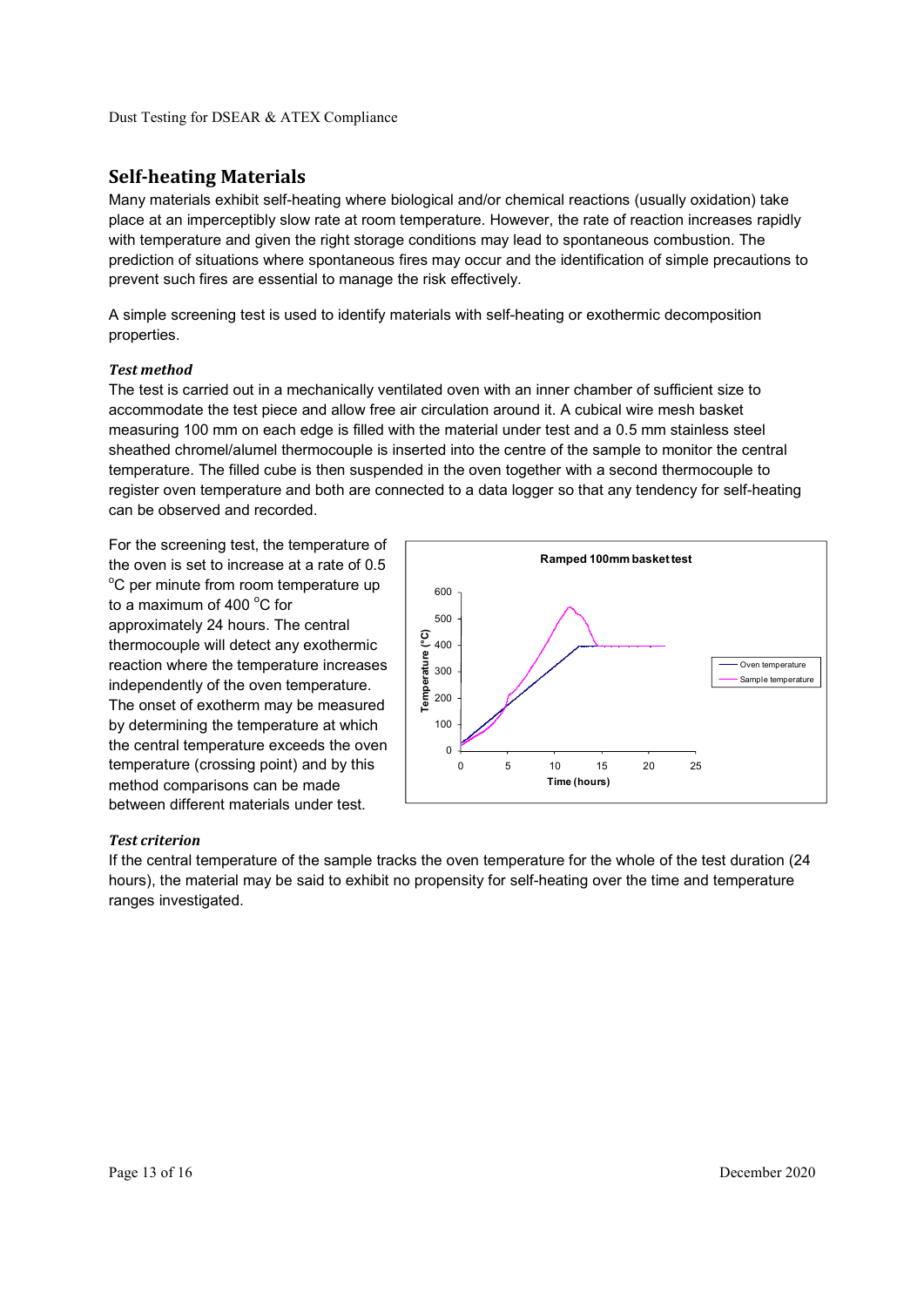## **Generic versus Actual Test Data**

Of course, many common materials have been tested before and there is a considerable body of data available from previous laboratory work. The problem facing plant engineers and system designers is whether or not such data is truly representative of the materials to be handled by the plant under consideration. Published test results usually have little by way of description or detailed specification, and the question remains "is this like my material?"

To take an example, the explosion indices of sugar (sucrose) are commonly quoted as  $P_{max}$  = 8.5 bar and  $K_{\rm e}$  = 138 bar m/sec. Yet sugar has a much wider range of explosibility, depending upon the manufacturing source, particle size and moisture content, as illustrated in the table below. It cannot even be characterised as an ST1 material, although in most applications this is probably the case.

| Material | Mean particle size<br>(micron) | $K_{st}$ (bar m/sec) | $P_{\sf max}$ (bar)<br>D | ST class        |
|----------|--------------------------------|----------------------|--------------------------|-----------------|
| Sugar    | 290                            |                      | 3.9                      | ᇬ<br>১।         |
| Sugar    | 29                             | 59                   | 8.2                      | ST              |
| Sugar    | 30                             | 138                  | 8.5                      | ⌒⊤              |
| Sugar    | <20                            | 205                  | 9.1                      | ST <sub>2</sub> |

With some materials, it is possible to carry out an assessment of explosion risk through the oxygen balance thus:

 $C_xH_yO_z + (x + y/4 - z/2)O_2 \rightarrow xCO_2 + (y/2)H_2O$ 

where x,y,z are the number of moles of carbon, hydrogen and oxygen respectively

The oxygen balance, which is a measure of the lack of oxygen in the molecule necessary for stoichiometric combustion, is derived from the following formula:

 $-16$  x (2x +y/2-z) x 100/(molecular weight)

This approach is useful for chemical compounds, but is of little value for foodstuffs, for example. When dealing with a multitude of different materials, a combination of form, quantity and chemical group can be appropriate guidelines. Taking food ingredients as an example, a number of product categories could be considered; flours, sugars, starches, cocoas, milk powders (including whey), egg powders, glutens, enzymes, emulsifiers, powdered fats, gelling agents and miscellaneous. Examination of existing explosibility and ignition data then allow us to make a number of reasonable assumptions:

- 1. Flours will tend to have high MIE, whereas sugars will generally be much lower.
- 2. MIT of flour is likely to be lower than sugar.
- 3. High fat flours, such as soya, may have lower LIT temperatures.
- 4. Dusty materials, such as cocoa powder, are likely to be drawn into dust extraction filters. If these are protected by explosion venting, knowledge of  $K_{st}$  &  $P_{max}$  is required to validate the protection design.

In this way, a structured examination of the plant and materials handled can be most useful in shaping the test requirements for a project.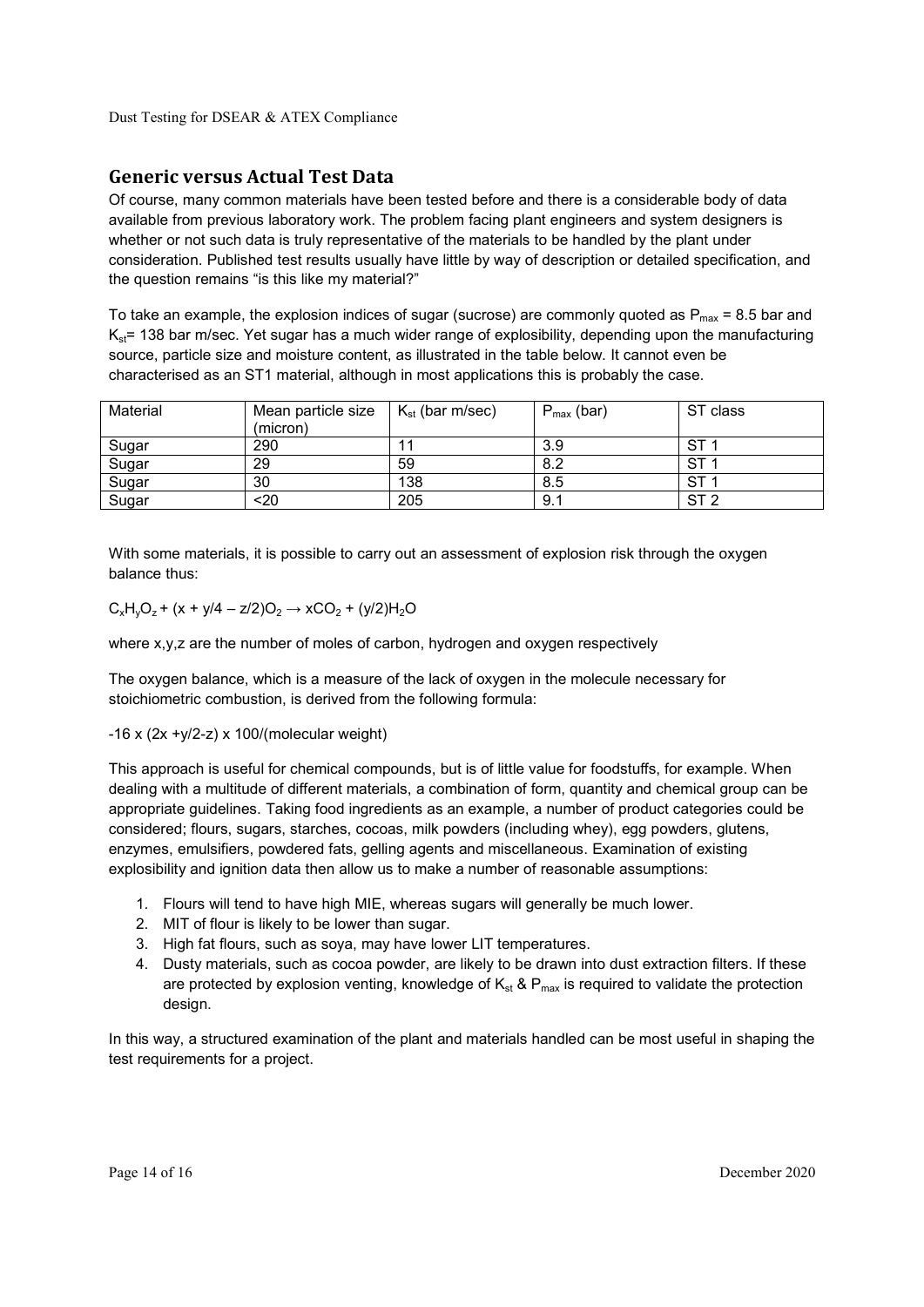# **Data Required for DSEAR & ATEX Compliance**

Explosion prevention and explosion protection must both be considered for DSEAR & ATEX compliance:

| How could dust be ignited in the process? |                                            |                                                                                                                                              |
|-------------------------------------------|--------------------------------------------|----------------------------------------------------------------------------------------------------------------------------------------------|
|                                           | Test                                       | Action                                                                                                                                       |
| <b>Hot surface</b>                        | LIT for dust layers<br>MIT for dust clouds | Specify equipment surface temperature<br>limits, including safety margin                                                                     |
| <b>Electrostatic spark</b>                | MIE                                        | Influences the choice of plant materials<br>(conductors/non-conductors), earth<br>bonding and personnel antistatic<br>precautions            |
| Self-heating                              | Screening test                             | Identify materials with the potential for<br>self-heating. Isothermal basket tests will<br>be required to specify safe storage<br>conditions |

| What is the best way to avoid an explosive atmosphere? |      |                                                                                                                                                                        |
|--------------------------------------------------------|------|------------------------------------------------------------------------------------------------------------------------------------------------------------------------|
|                                                        | Test | Action                                                                                                                                                                 |
| <b>Dust control</b>                                    | LEL  | Plant should be operated with low level<br>of dust present e.g. use dust-<br>suppressed materials                                                                      |
| Oxygen control                                         | LOC  | Plant should be operated under an inert<br>gas e.g. nitrogen. An operational safety<br>margin is required, based upon the inert<br>gas control system and plant layout |

| How can the plant be made safe? |                                                    |                                                                                                               |
|---------------------------------|----------------------------------------------------|---------------------------------------------------------------------------------------------------------------|
|                                 | Test                                               | Action                                                                                                        |
| <b>Explosion venting</b>        | <b>Explosion indices</b><br>$K_{st}$ and $P_{max}$ | Verify vent design is adequate for the<br>materials being handled                                             |
| <b>Explosion suppression</b>    | <b>Explosion indices</b><br>$K_{st}$ and $P_{max}$ | Verify suppression design is adequate<br>for the materials being handled                                      |
| <b>Explosion containment</b>    | <b>Explosion indices</b><br>$K_{st}$ and $P_{max}$ | Verify explosion containment and<br>explosion isolation design is adequate<br>for the materials being handled |